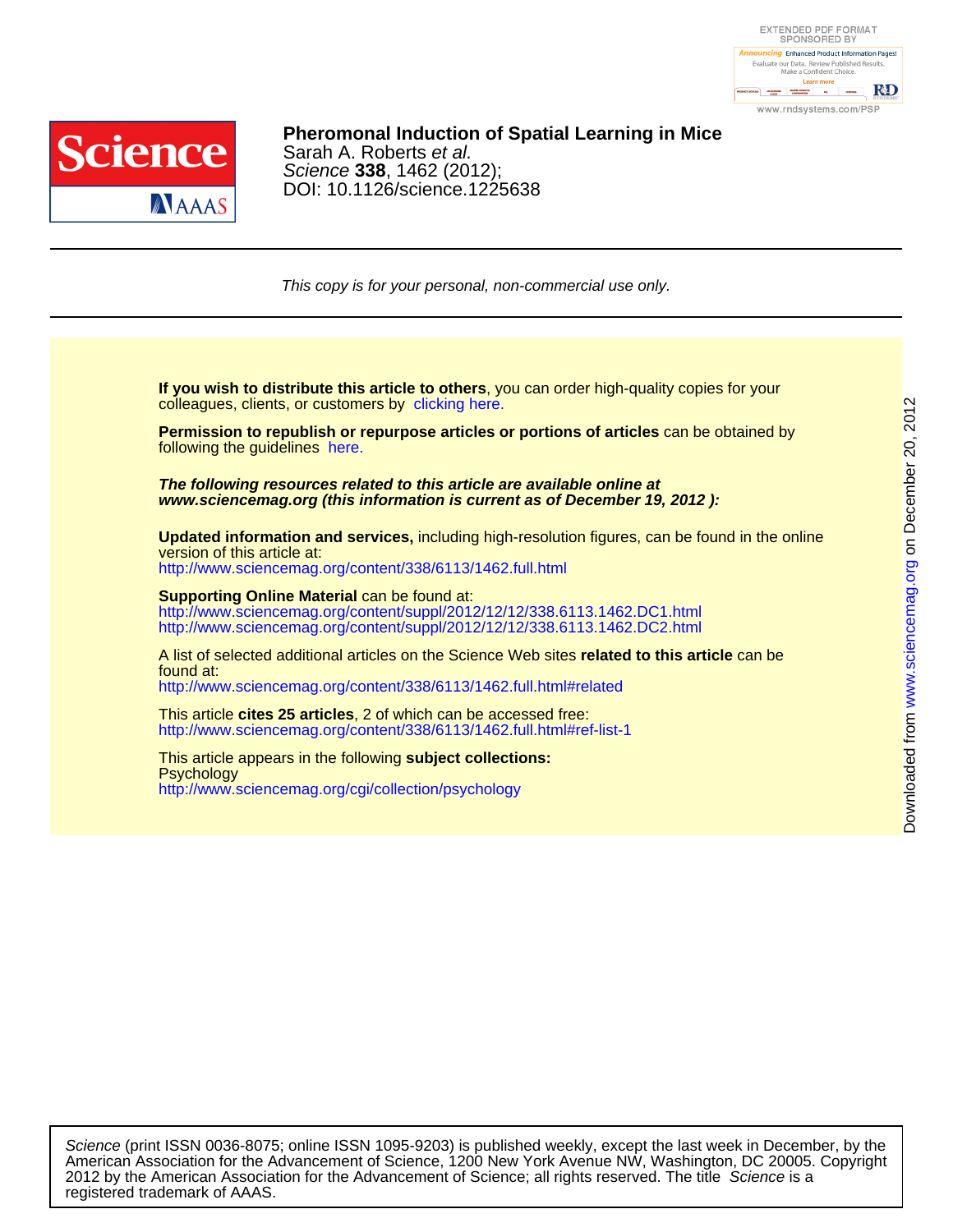# Pheromonal Induction of Spatial Learning in Mice

Sarah A. Roberts,<sup>1</sup> Amanda J. Davidson,<sup>1</sup> Lynn McLean,<sup>2</sup> Robert J. Beynon,<sup>2</sup> Jane L. Hurst<sup>1</sup>

Many mammals use scent marking for sexual and competitive advertisement, but little is known about the mechanism by which scents are used to locate mates and competitors. We show that darcin, an involatile protein sex pheromone in male mouse urine, can rapidly condition preference for its remembered location among females and competitor males so that animals prefer to spend time in the site even when scent is absent. Learned spatial preference is conditioned through contact with darcin in a single trial and remembered for approximately 14 days. This pheromone-induced learning allows animals to relocate sites of particular social relevance and provides proof that pheromones such as darcin can be highly potent stimuli for social learning.

cent marks deposited in the environment are used widely by mammals and other vertebrates to advertise location, identity, and status to other conspecifics  $(1)$ . Males in particular invest heavily in territorial scent marks and countermarks to advertise their competitive ability (2, 3). These scent marks are important for female preference between males and for regulating interactions between competitors (2, 4, 5). However, surprisingly little is known about how scent marks attract conspecifics to particular sites and to the scent owner. It is assumed that this involves active detection and orientation toward odor molecules emanating from the scent source (6). At its simplest, animals may detect a plume of air- or water-borne odor molecules and orient along a concentration gradient toward the source

(6) or follow trail pheromones left on the substrate, detected at a much closer distance (7–9). The role of learning and spatial memory in scent mark communication has received considerably less attention. We hypothesized that learning stimulated by specific pheromones is an essential component of the response to scent marks that are left in static locations to advertise use of the site by a particular scent owner.

Studies examining the rewarding properties of sexual experience in rodents demonstrate that multiple daily encounters with the opposite sex in one specific location  $(10, 11)$ , or just with attractive scents from the opposite sex  $(11-13)$ , can induce remembered preference for the location itself through associative learning. However, the stimuli in scent marks that induce spatial learning and the rapidity of learning have not been examined. We used the attraction of female house mice to urine scent marks that male mice deposit throughout their defended territory (14, 15) to determine whether specific pheromones may play a role. Outbred wild-stock house mice were used to ensure that both signal and response reflect

natural behavior across different genotypes (16). Because female laboratory mice demonstrate a conditioned place preference after several daily encounters with cage bedding soiled by males  $(13)$ , we first tested whether this is specifically conditioned by urine that males use for territorial marking and whether repeated encounter is required for learning. Females were given two small Petri dishes placed in opposite halves of a clean test arena, sited on different textured floor tiles as spatial cues. During 10-min daily learning sessions, one dish contained male urine  $(50 \mu L)$  and the other a water control. Conditioned place preference (CPP) was tested with no urine present 24 hours after the last learning session. Females spent more time in the urine dish than in the control dish over three daily learning sessions and developed a CPP for the remembered location when tested 24 hours later (Fig. 1A). This confirmed that the scent that conditions female place preference is in male mouse urine. Repeated exposure was not necessary to induce CPP, which was as strong after three, two, or only one brief daily exposure to the location of male urine (Kruskal-Wallis  $\chi^2$  = 0.71, 2 df,  $P = 0.70$ ) (Fig. 1, A to C). Even after only a single learning session, females spent approximately five times longer in the remembered location of male urine as compared with the control, showing as much bias as when urine was present. Learned preference occurred after just  $13.6 \pm 3.0$  s of close sniffing at the male urine stimulus 24 hours earlier. In contrast, females spent relatively little time near equivalent urine from an unfamiliar female and showed no conditioned preference for its location (Fig. 1D), responses that differed from attraction to male urine location [learning day: matchedpair t test  $(t_{21})$  = 2.37, P = 0.028; CPP:  $t_{21}$  = 3.24,  $P = 0.004$ ].

Place preference for male scent location was remembered for a surprisingly long period. Pref-



Fig. 1. Female sexual attraction to male urine scent marks and conditioned place preference. After confirming no side bias (no urine), female mice were given test urine versus water in two dishes in 10-min daily learning sessions (L1 to L3). CPP was tested 24 hours later with no urine present (24-hour memory). Females were given (A, B, and C) unfamiliar male or (D) female urine for three  $[(A)$   $n = 10$  subjects], two



 $[(B)$   $n = 12$  subjects] or one  $[(C)$  and  $(D)$   $n = 12$  subjects] learning sessions. Greater time spent in the urine (blue bars) versus control dish (yellow bars) was assessed using one-tailed paired t tests (data log transformed to meet parametric assumptions):  $*P <$ 0.05,  $*P < 0.01$ ,  $**P < 0.005$ ,  $***P < 0.001$ . Circles show matched-pair difference in time spent in test minus control dish. Data are means  $\pm$  SEM.

<sup>&</sup>lt;sup>1</sup>Mammalian Behaviour and Evolution Group, Institute of Integrative Biology, University of Liverpool, Leahurst Campus, Neston CH64 7TE, UK. <sup>2</sup> Protein Function Group, Institute of Integrative Biology, University of Liverpool, Liverpool L69 7ZB, UK. \*To whom correspondence should be addressed. E-mail: jane.hurst@liv.ac.uk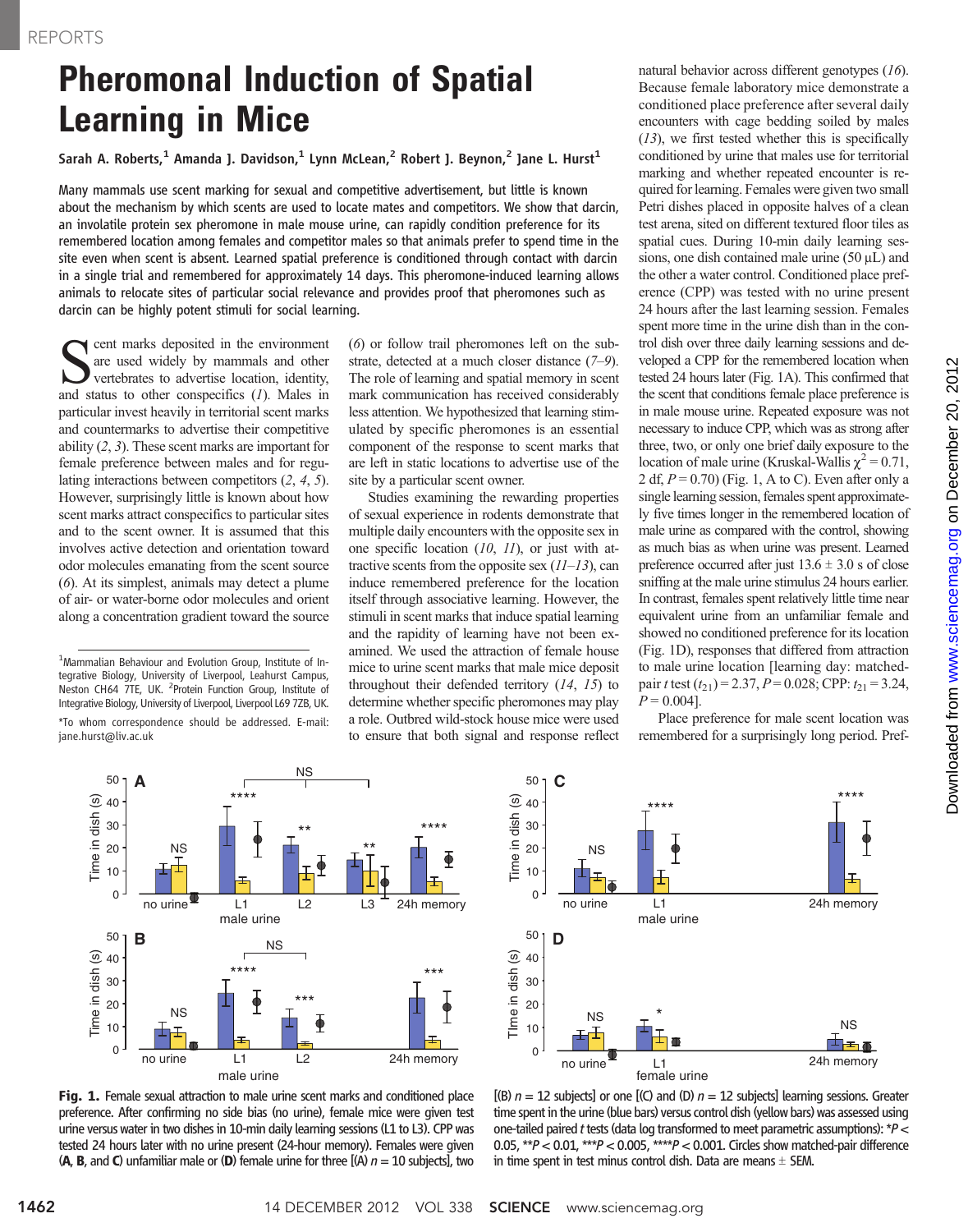erence was evident when the interval between a single 10-min scent exposure and test of CPP was 14 days, although no CPP was retained after an interval of 28 days (Fig. 2A and fig. S1). However, extinction occurred rapidly once animals encountered no scent in a previously conditioned site: When tested on two successive days with no scent present, CPP was absent on the repeated test day (Fig. 2, B and C). Revisiting the remembered site between tests itself did not disrupt preference if male scent was still present (Fig. 1B). Thus, females form a memory of male scent mark location through associative learning on a single encounter that can be remembered for at least 14 days; however, they rapidly update remembered spatial associations if male scent is

absent when revisiting a site. Mice are most likely to be using physical cues (floor tiles with different surface textures) and visual landmarks (overhead red light source) to remember scent location, although they could use acoustic cues (supplementary materials, materials and methods).

Associative learning of scent location could be a general response to male-conspecific odors. Many species-specific androgen-dependent volatile components in adult male mouse urine (17–19) could allow females to detect male scent marks. However, when nasal contact with urine was prevented by use of a mesh screen, airborne volatiles failed to condition any preference for scent location (fig. S2A). Airborne odor was sniffed during learning  $(t_{11} = 2.00, P = 0.039)$ ,

but females spent no more time near this than near water, which is consistent with previous findings that male airborne volatiles do not stimulate instinctive sexual attraction in mice (14, 20). Instinctive sexual attraction is elicited by one specific involatile sex pheromone expressed by adult males: a major urinary protein (MUP) named darcin (MGI:3651981, Mup20) that is detected on nasal contact  $(15)$ . To test our hypothesis that darcin conditions females to show the same preference toward associated spatial cues, we expressed darcin as a recombinant protein (r-darcin) in Escherichia coli along with two other control MUPs: r-MUP7 (MGI:3709615) and r-MUP11 (MGI:3709617). Spatial conditioning was induced only by darcin, whether presented alone or added





CPP was tested 2 days after the learning session with no intervening exposure to the test arena  $[(B) n = 11$  subjects], or both 1 day and 2 days after learning  $[(C)$   $n = 20$  subjects]. Key and statistical tests are as in Fig. 1.

Fig. 3. Darcin stimulates female conditioned preference for male urine location. CPP was assessed 24 hours after a single 10-min learning session with test stimulus versus (A to C and F) control buffer or **(D** and **E**) water. (A) r-darcin  $(1 \mu q / \mu l)$  buffer,  $n = 18$ subjects); (B) r-MUP7 (1  $\mu$ g/ $\mu$ l buffer, n = 37 subjects) (supplementary materials, materials and methods); (C) r-MUP11 (1  $\mu$ g/ $\mu$ l buffer, n = 18 subjects); (D) C57BL/6 male urine containing 8  $\mu$ g/ $\mu$ l protein, including 1  $\mu$ g/ $\mu$ l natural darcin (n = 10 subjects); (E) BALB/c male urine containing  $<$ 0.1  $\mu$ g/ $\mu$ l darcin  $(n = 11$  subjects); (F) BALB/c male urine plus rdarcin (1  $\mu$ g/ $\mu$ l, n = 12 subjects). Greater time in test dish was assessed by Wilcoxon  $[(A)$  to  $(C)]$  or t tests



male urine

1d memory

no urine

2d memory

**NS** 

2d repeat test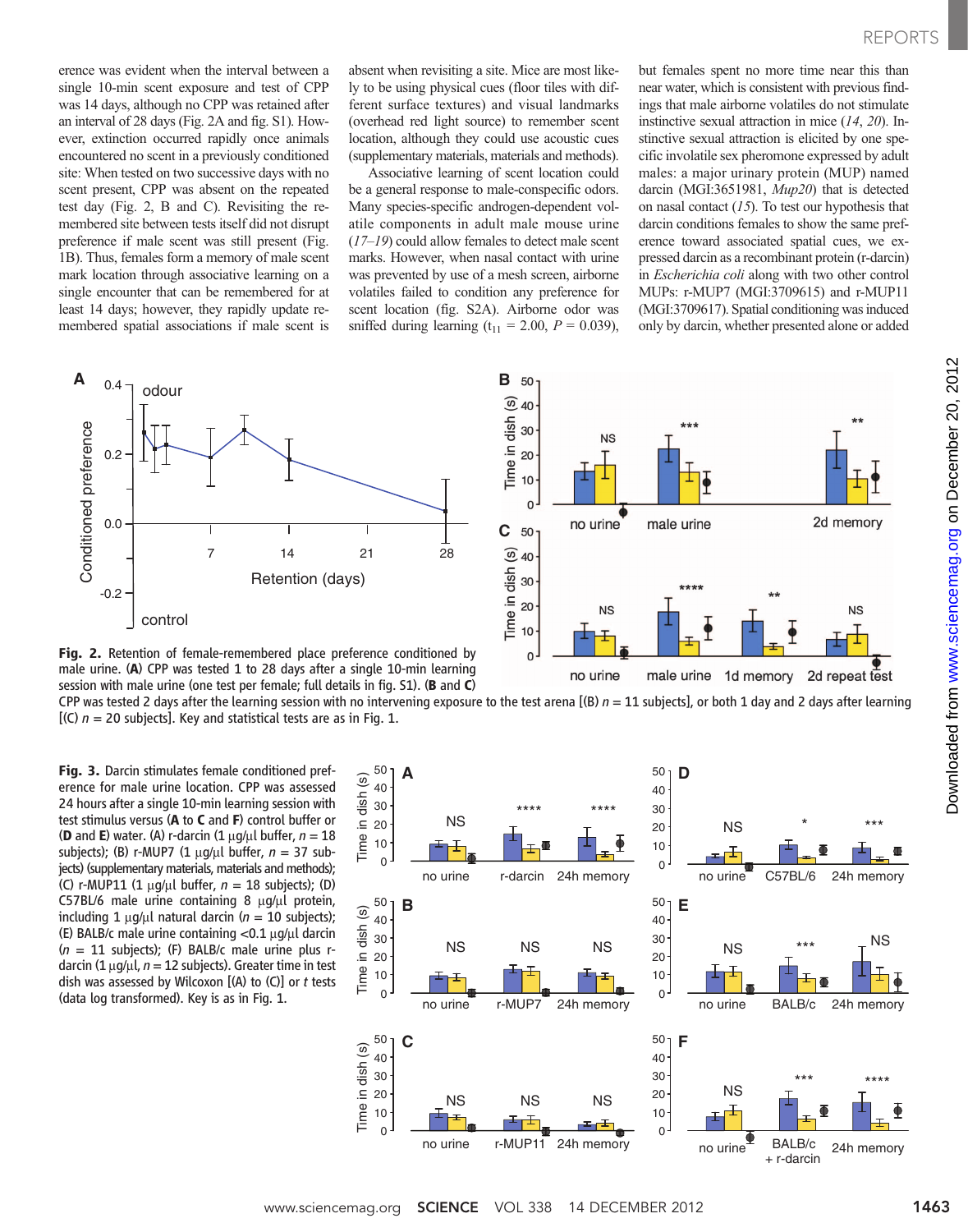to male urine. Females spent more time with r-darcin than with a buffer control when present and showed a CPP that was just as strong 24 hours later (Fig. 3A). Female response to r-darcin alone was as strong as that toward intact male urine containing the same amount of darcin (inbred laboratory strain C57BL/6) (Fig. 3D). The lack of attraction to other r-MUPs (Fig. 3, B and C) differed from r-darcin both for learning ( $\chi^2$  = 9.03, 2 df,  $P = 0.011$ ) and CPP ( $\chi^2 = 9.78$ , 2 df,  $P = 0.008$ ). Further, females showed no attraction

or CPP for inbred BALB/c male urine (Fig. 3E), which has naturally high levels of MUP7 and MUP11 (21) but lacks normal adult male expression of darcin (15), unless r-darcin was added (Fig. 3F).

Darcin not only reliably conditions spatial preference, it also induces female learned attraction to the airborne urinary odor of the male scent owner  $(15)$ . When given prior contact with male urine containing darcin, females learned an attraction to airborne urinary volatiles from this familiar



Fig. 4. Darcin stimulates conditioned preference for male urine location among competitor males. CPP was assessed 24 hours or 14 days after a single 10-min learning session with test stimulus versus (A to C, G, I, and J) control water or (D to F and H) buffer. Unfamiliar wild-stock male urine (A) 24 hours or (B) 14 days after contact, or (C) 24 hours after exposure to airborne urinary volatiles; (D) r-darcin (1  $\mu$ g/ $\mu$ l buffer); (E) r-MUP7 (1 µq/µl buffer); (F) r-MUP11 (1 µq/µl buffer); (G) BALB/c male urine containing  $<$ 0.1 µg/µl darcin; (H) BALB/c male urine plus r-darcin (1 µg/µl); n = 12 wild-stock males tested for each. Own urine (I) frozen prior to testing ( $n = 20$  subjects) or (J) collected immediately before learning session ( $n = 11$  subjects). Greater time in test dish was assessed by Wilcoxon [(D) to (H)] or t tests (data log transformed). Key is as in Fig. 1.

urine but not toward unfamiliar urinary volatiles (fig. S2). However, there was no second-order conditioning, by which contact with darcin conditions attraction to airborne volatiles and the attractive airborne volatiles then condition remembered preference for airborne scent location, even after multiple learning sessions (fig. S2, B and C). Only direct contact with darcin itself conditions a remembered preference for male scent location.

Male scent marks advertise to females but also convey information and a competitive signal to other males. Males are strongly motivated to monitor and countermark signals from potential competitors, particularly those within a competitive male's own scent-marked territory (2, 5). We tested whether male mice remember the location of another male's scent marks and whether this is induced by darcin. Singly housed adult males (representing competitive individual territory owners) spent time near unfamiliar male urine as expected and showed a strong conditioned preference for this location 24 hours later (Fig. 4A). This CPP was evident, if weaker, 14 days after urine encounter (Fig. 4B). Males spent time near airborne urinary volatiles from an unfamiliar male when nasal contact was prevented (unlike females), but there was no CPP for the airborne scent location (Fig. 4C). Exactly as in females, place preference was conditioned only through contact with darcin, which elicited a CPP even when presented alone (Fig. 4D). The lack of response to other r-MUPs (Fig. 4, E and F) differed significantly from the response to r-darcin on both learning day ( $\chi^2$  = 7.09, 2 df, *P* = 0.029) and CPP test ( $\chi^2$  = 9.59, 2 df, P = 0.008). BALB/c male urine without darcin failed to condition place preference (Fig. 4G) unless this male sex pheromone was added (Fig. 4H). Even when presented alone, preference for the location of r-darcin was remembered for 14 days by both sexes (z score  $=-2.57$ ,  $P = 0.004$ ; effect of sex, Mann-Whitney z score  $=-0.87, P=0.41$ , which confirms that darcin is as potent as intact male urine in stimulating prolonged memory of male scent location.

Male mice express darcin themselves but spent very little time near their own urine during learning trials (Fig. 4, I and J)—substantially less than near unfamiliar male urine (Mann-Whitney  $z$  score =  $-3.78$ ,  $P < 0.0005$ ). Although own urine elicited a very weak CPP (Fig. 4I), this was much weaker than that conditioned by urine from another male (z score =  $-2.92$ ,  $P = 0.004$ ) (Fig. 4A). Thus, individual scent "signatures" in urine allow males to recognize own urine quickly, reducing contact with darcin  $(3.7 \pm 0.6 \text{ s of } 6)$  s of close-contact sniffing versus  $16.5 \pm 1.5$  s toward unfamiliar male urine) and minimizing CPP to own scent marks.

We have discovered a new mechanism of spatial learning induced by a specific pheromone that underlies the ability of animals to relocate and spend time at sites where they have previously encountered male scent. Darcin induces single-trial learning of place preference that is